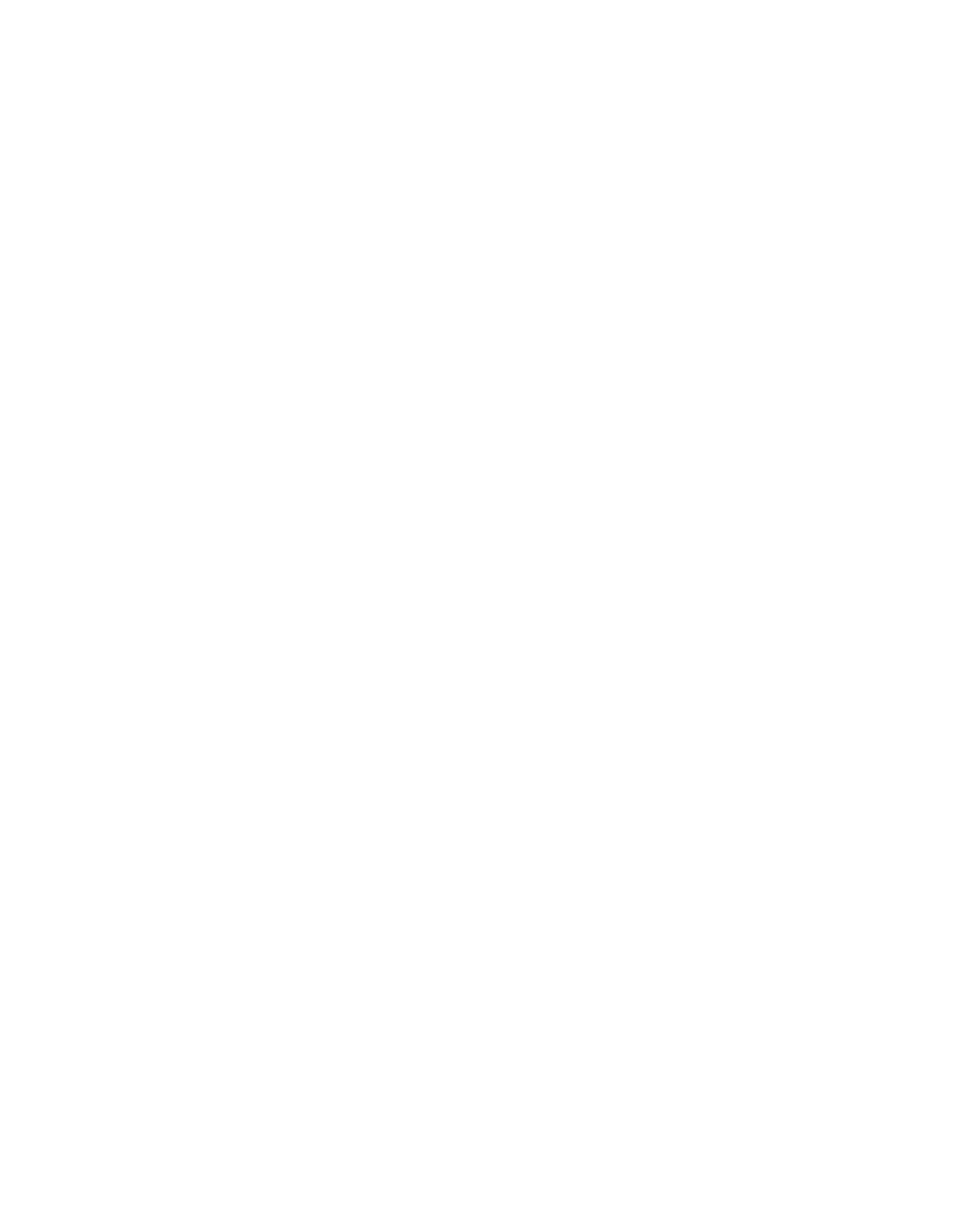

## **TABLE OF CONTENTS**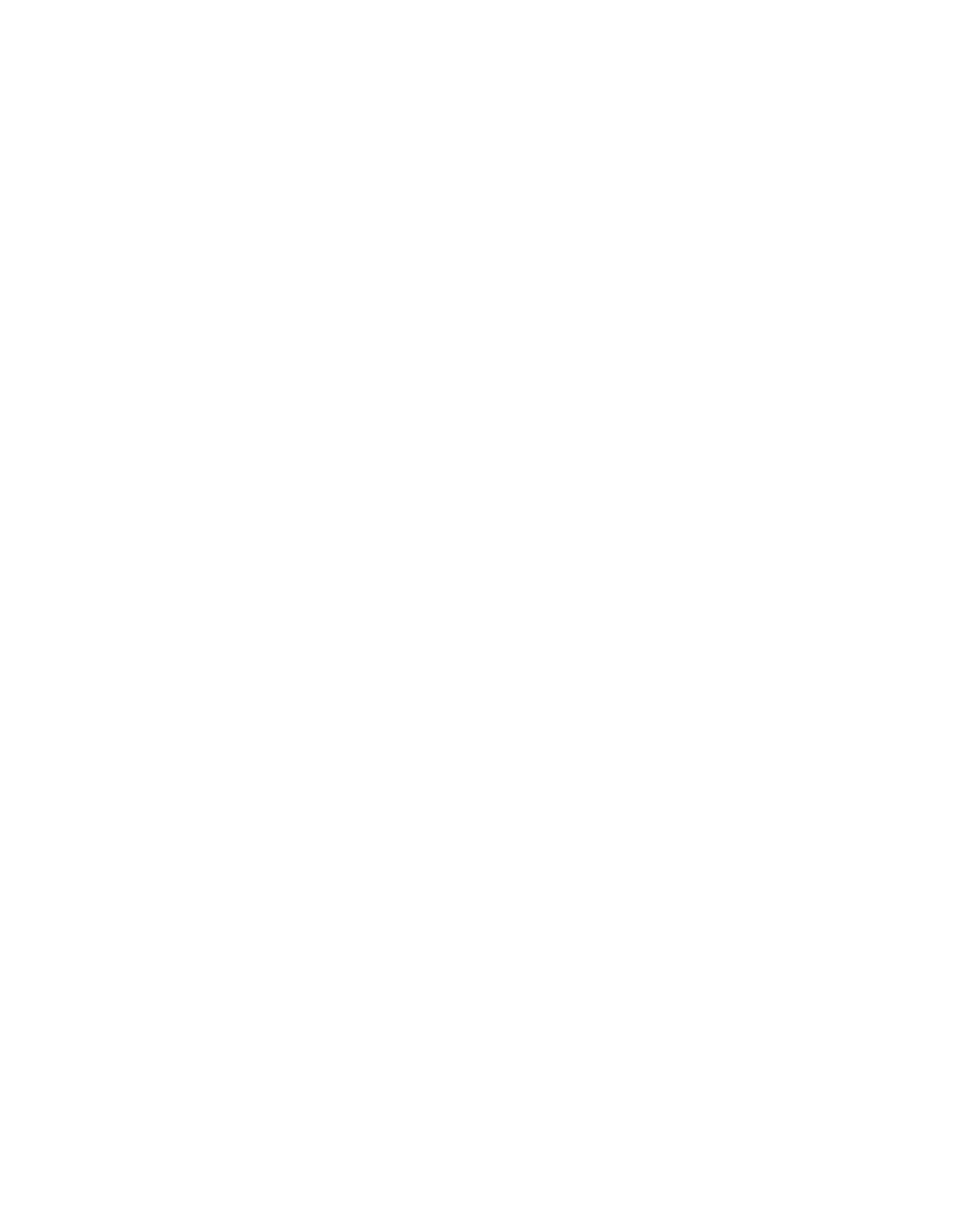

## <span id="page-4-0"></span>**BACKGROUND**

## <span id="page-4-1"></span>**Sick Leave in British Columbia**

Currently, employees in B.C. are entitled to up to three days of unpaid, job-protected sick leave per year. This leave is intended to help protect employees from job loss or other repercussions at work in cases where they cannot work due to illness or injury. To be entitled to this leave, an employee must have worked for their employer for at least 90 days. Additionally, employers may require employees provide information to satisfy their employer that they are ill or injured; it is acceptable practice for employers to require a doctor's note to get access to this sick leave.

## <span id="page-4-2"></span>**COVID-19 and Paid Sick Leave**

Due to the highly contagious nature of COVID-19, public health orders were put in place requiring individuals to self-isolate if they were diagnosed with COVID-19 and/or if they were exposed to a confirmed case of COVID-19. To support these public health orders and reduce the financial incentive to ignore these requirements, the B.C. government introduced legislation that required employers to offer up to three paid sick days if an employee needed to stay home due to COVID-19 related issues (e.g., diagnosed with COVID-19, awaiting COVID-19 test results, needing to self-isolate and monitor due to an exposure, etc.).

The COVID-19 pandemic highlighted the public good that is served when an ill employee stays home from the workplace: the spread of contagious illness, and thus the burden of disease, is reduced. As a result of this experience, the B.C. government is exploring options to mandate employer-paid sick leave for any illness or injury, not just COVID-19 specific issues.

## <span id="page-4-3"></span>**Purpose of the** *Paid Sick Leave Engagement*

To provide a base level of knowledge regarding what types of sick leave are currently available to British Columbians at their workplaces, the B.C. Ministry of Labour undertook a public engagement consisting of a panel survey of employees, and two open online surveys of employees and employers.

This document reports on the findings of the panel survey portion of the public engagement. The purpose of the panel survey was to provide a randomly sampled, representative snapshot of sick leave among British Columbians. The following sections outline the methods employed for this panel survey, and the key findings from respondents.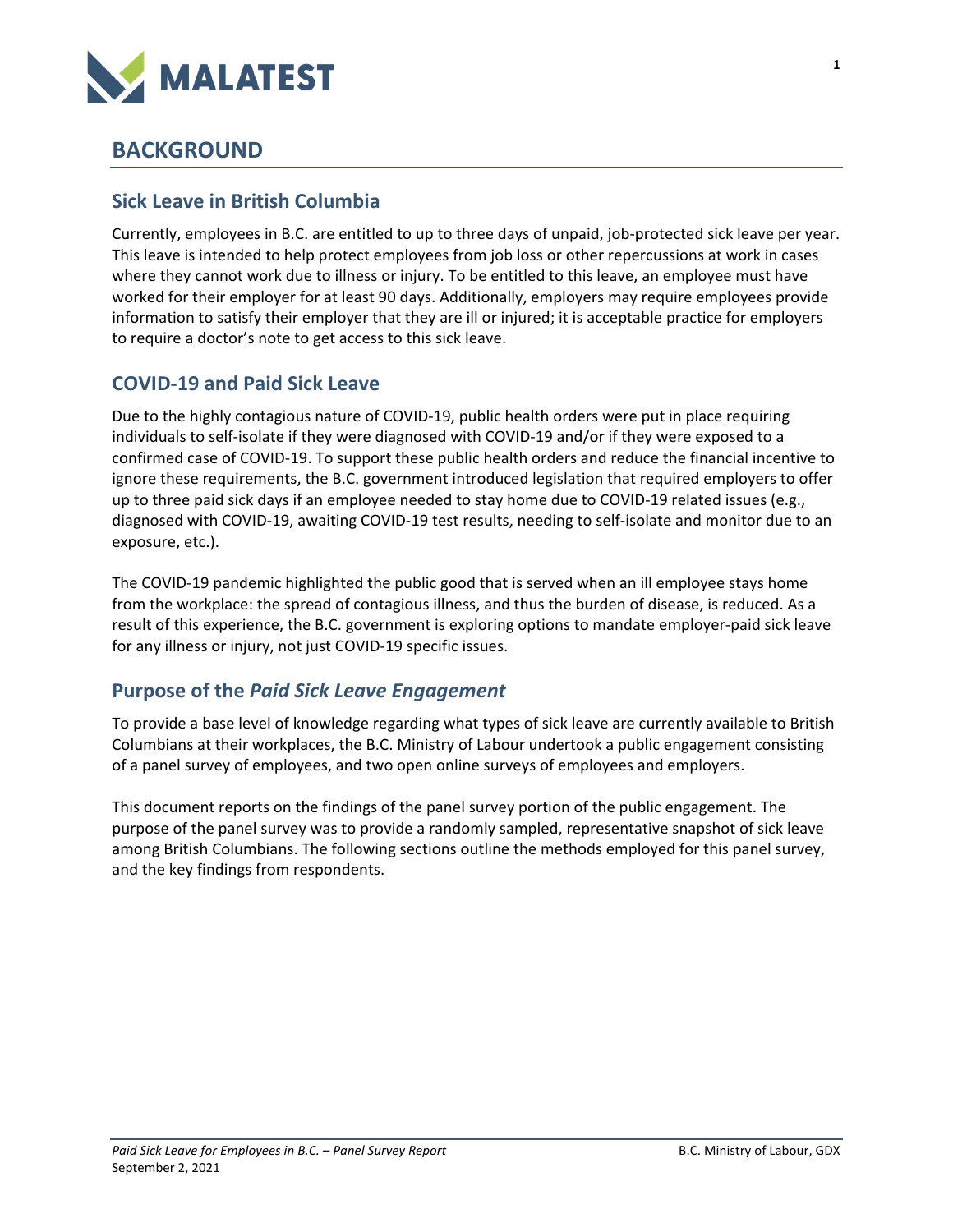

## <span id="page-5-0"></span>**METHODOLOGY**

### <span id="page-5-1"></span>**Use of a Panel Survey**

While open online surveys are a useful public engagement tool to understand public sentiment from motivated members of the general population, there was a need in this project to understand the average or typical types of sick leave available to British Columbians. To avoid soliciting input only from those who have very strong feelings on paid sick leave (on either side of the issue), a panel survey was also conducted to ensure a random sampling of British Columbians

## <span id="page-5-2"></span>**Survey Responses and Demographics**

In total, 2,049 individuals participated in the online panel survey; of these, 1,879 were full survey completions and an additional [1](#page-5-3)70 were partial completions.<sup>1</sup>

Survey respondents were largely representative of the overall population of B.C.; based on Statistics Canada's *Labour Force Survey* estimates, the panel sample closely approximated B.C.'s workforce in terms of regional and age representation (see **Tables 1** and **2** below).

| <b>Region</b>            | Labour Force n | Labour Force % | Sample n | Sample % |
|--------------------------|----------------|----------------|----------|----------|
| Vancouver Island / Coast | 396,500        | 16%            | 405      | 22%      |
| Mainland / Southwest     | 1,570,700      | 63%            | 1,103    | 60%      |
| Thompson-Okanagan        | 285,900        | 11%            | 188      | 10%      |
| Kootenay                 | 77,200         | 3%             | 44       | 2%       |
| Cariboo                  | 82,200         | 3%             | 43       | 2%       |
| North Coast & Nechako    | 40,600         | 2%             | 49       | 3%       |
| Northeast                | 38,000         | 2%             | 21       | 1%       |

**Table 1 – Panel Sample and BC Population, by Region**

**Table 2 – Panel Sample and BC Population, by Age[2](#page-5-4)**

| <b>Age Group</b> | Labour Force n | Labour Force % | Sample n | Sample % |
|------------------|----------------|----------------|----------|----------|
| Under 44 years   | 1,573,000      | 59%            | 1,069    | 56%      |
| 45 to 64 years   | 976,300        | 36%            | 721      | 38%      |
| $65+vears$       | 137.200        | 5%             | 128      | 7%       |

Women were overrepresented in the survey sample; they represented approximately 62% of the panel sample, but account for 47% of the total B.C. workforce. **Table 3** below summarizes overall representation by gender.

<span id="page-5-3"></span><sup>1</sup> Due to partial completions and skipped questions, valid *n*s for survey items may vary throughout this report.

<span id="page-5-4"></span><sup>2</sup> Age groups have been collapsed to align with categories reported by Statistics Canada in their *Labour Force Survey* estimates.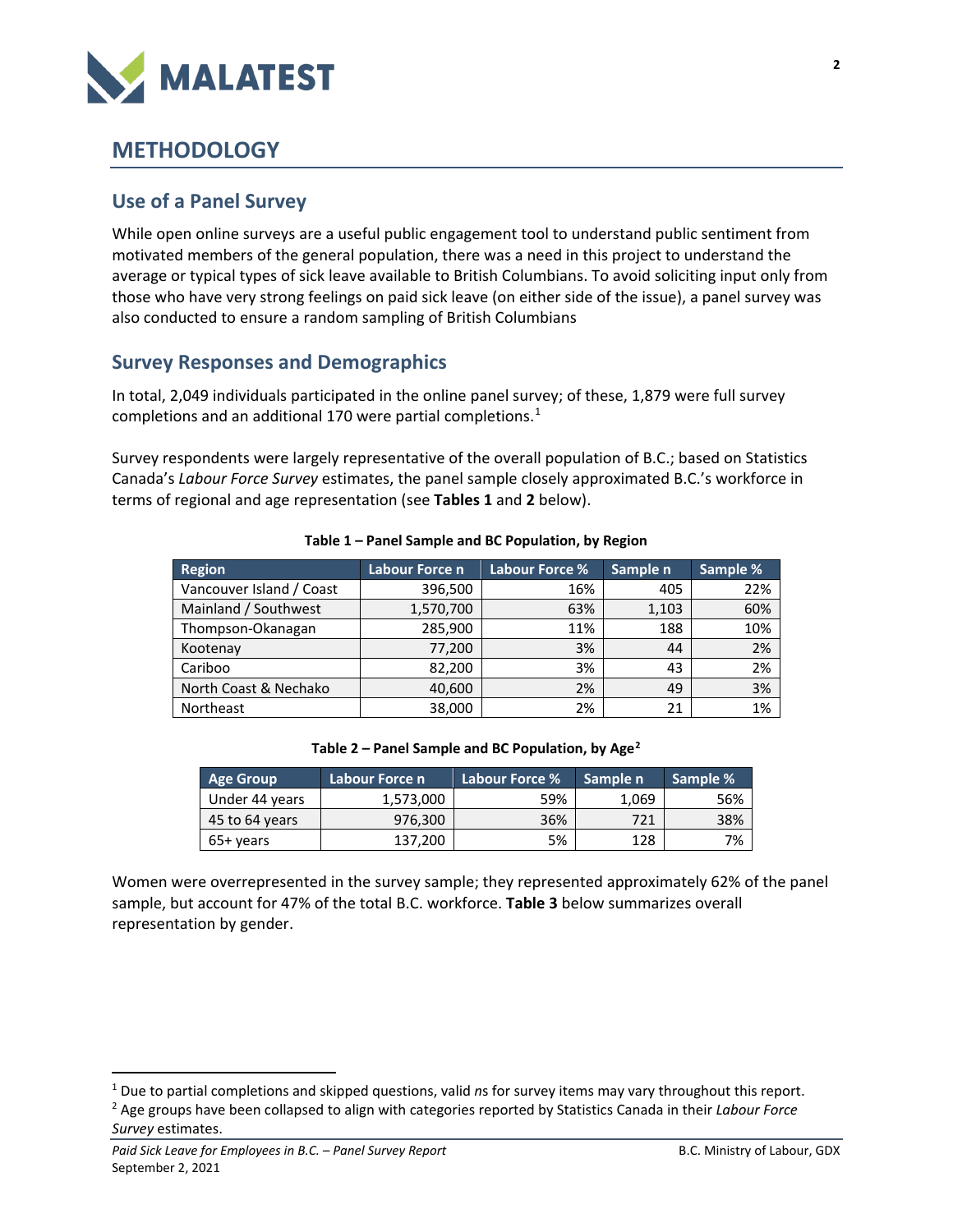

| <b>Gender Group</b>       | Labour Force n | Labour Force % | Sample n | Sample % |
|---------------------------|----------------|----------------|----------|----------|
| Male                      | 1,503,500      | 53%            | 714      | 37%      |
| Female                    | 1,339,700      | 47%            | 1,195    | 62%      |
| Gender fluid, non-binary, |                |                |          |          |
| and/or Two-Spirit         | -              | -              |          | 0%       |

#### **Table 3 – Panel Sample and BC Population, by Gender**

To compensate for this overrepresentation of women and underrepresentation of men in the panel survey sample, we applied post hoc proportional weights to increase the relative weight of male respondents' answers, and decrease the relative weight of female respondents' answers. As Statistics Canada does not publish estimates on the proportion of the workforce that is gender fluid, non-binary, or two-spirit, we were not able to estimate an appropriate weight for these cases. Their relative weight was retained (i.e., given a weight of 1) in the sample to ensure that this group was not excluded from analysis. While this does likely result in an overrepresentation of this group in the sample, given that they accounted for only seven cases, it is very unlikely this will cause distortions in the overall data and accompanying analyses.

All findings reported in the following sections are based on weighted data.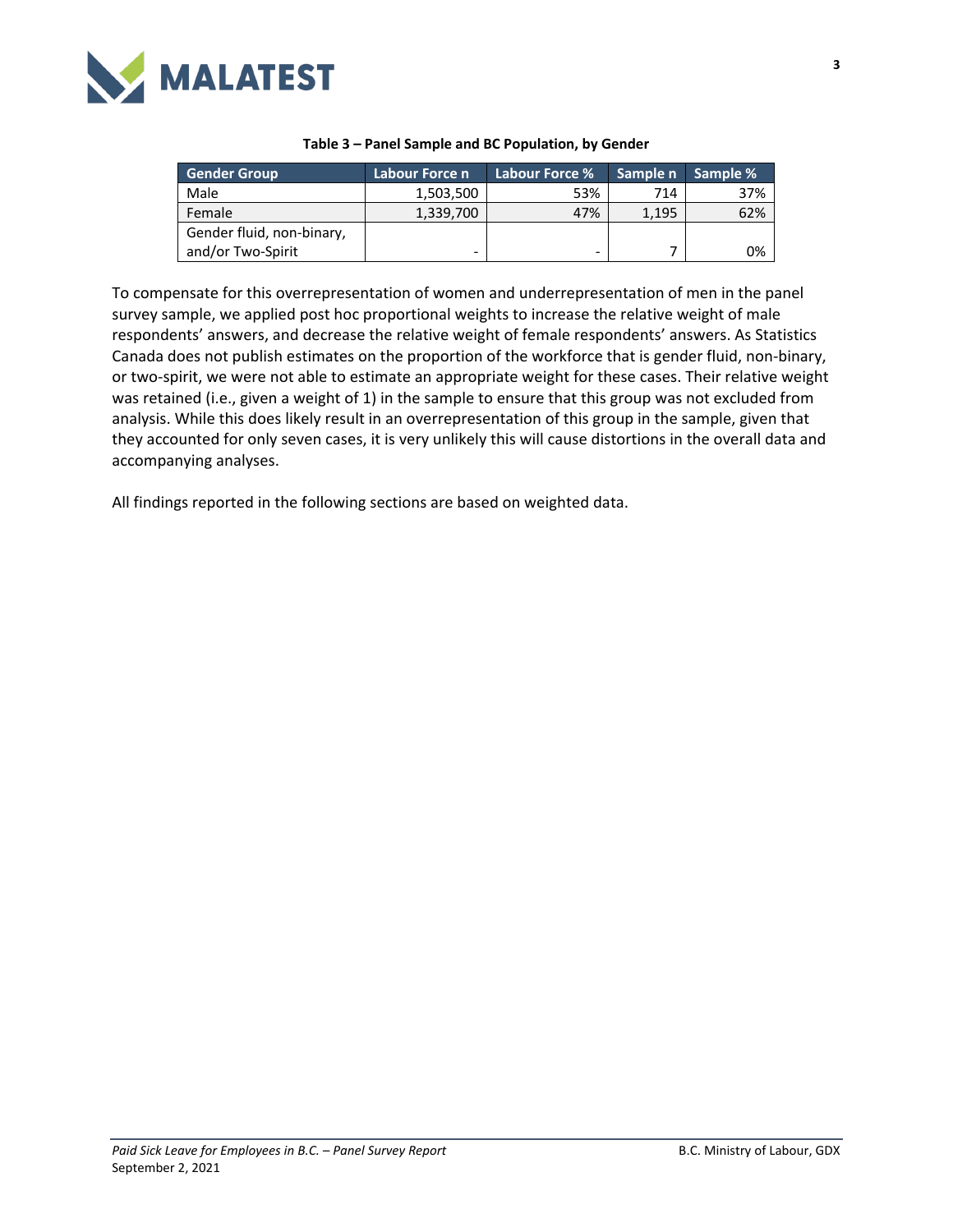

## <span id="page-7-0"></span>**WHAT WE HEARD**

## <span id="page-7-1"></span>**Employment Situation of Respondents**

Slightly less than two-thirds of survey respondents were full-time employees; all other employee types each represented less than 15% of the sample.





Approximately 14% of respondents (n=250) reported working for more than one employer; of these nearly all (75%, n=187) reported working for two employers, while 12% reported having three employers and 14% reported four or more employers.

All industries listed in the survey were represented among panel respondents; the most commonly reported industries were health care & social assistance (13%), professional and technical services and retail and wholesale (12% each), and educational services (11%). Slightly less than one-quarter of respondents (22%, n=434) reported their industry as "other services".

Source: *Paid Sick Leave in B.C. Employee Panel Survey*, 2021 Valid *n*=1,924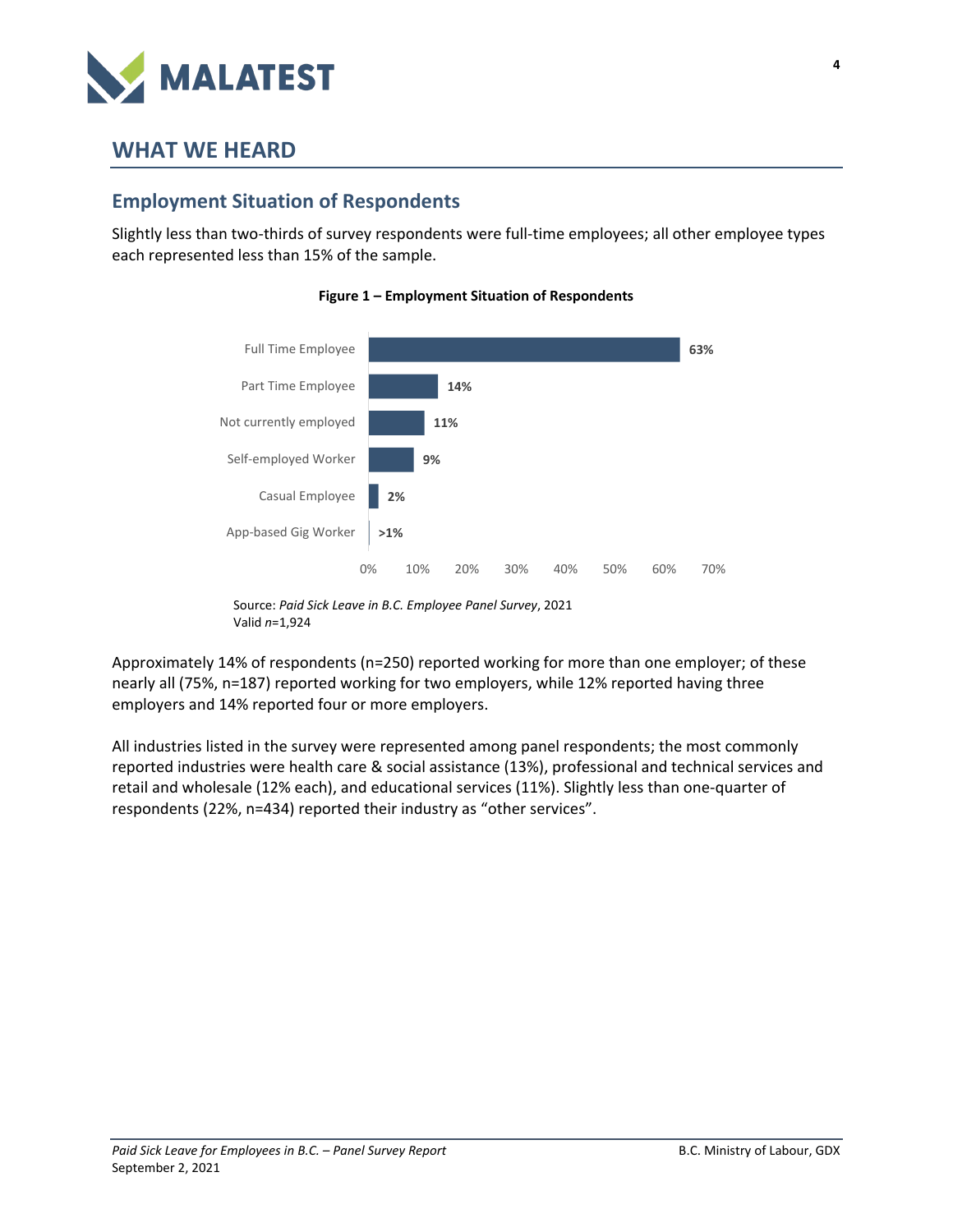



**Figure 2 – Industries of Respondents**

Source: *Paid Sick Leave in B.C. Employee Panel Survey*, 2021 Valid *n*=1,935

Respondents were asked to report their 2020 before-tax income from all jobs they worked that year (i.e., employment income only). Income brackets were based on Statistics Canada's data on income deciles in B.C. (collapsed into quintiles for ease of answering for respondents); therefore, in the general population, each of the categories represents the employment income for approximately 20% of the population. **Table 4** below summarizes responses to this question.

| <b>Income Bracket</b>         | <b>Frequency</b> | <b>Percent</b> |
|-------------------------------|------------------|----------------|
| \$24,000 or less              | 306              | 17%            |
| Between \$24,001 and \$42,800 | 356              | 20%            |
| Between \$42,801 and \$62,200 | 382              | 21%            |
| Between \$62,201 and \$88,300 | 350              | 19%            |
| \$88,301 or more              | 423              | 23%            |

| Table 4 – Income Brackets of Panel Sample |  |  |  |
|-------------------------------------------|--|--|--|
|-------------------------------------------|--|--|--|

Source: *Paid Sick Leave in B.C. Employee Panel Survey*, 2021 Valid *n*=1,817

As can be seen in **Table 4**, there was some slight underrepresentation of lower income earners (\$24,000 or less annually) and some slight overrepresentation of higher income earners (\$88,301 or more annually).

The breakdown of income quintiles was not evenly distributed among industries; certain industries had higher proportions of individuals reporting very high and very low incomes. For example, the accommodation and food services industry had the highest proportion of respondents indicating they made less than \$24,000 in 2020, while the natural resources industry had the highest proportion of respondents indicating they earned \$88,301 or more in 2020. **Table 5** below summarizes the intersection of industry and income.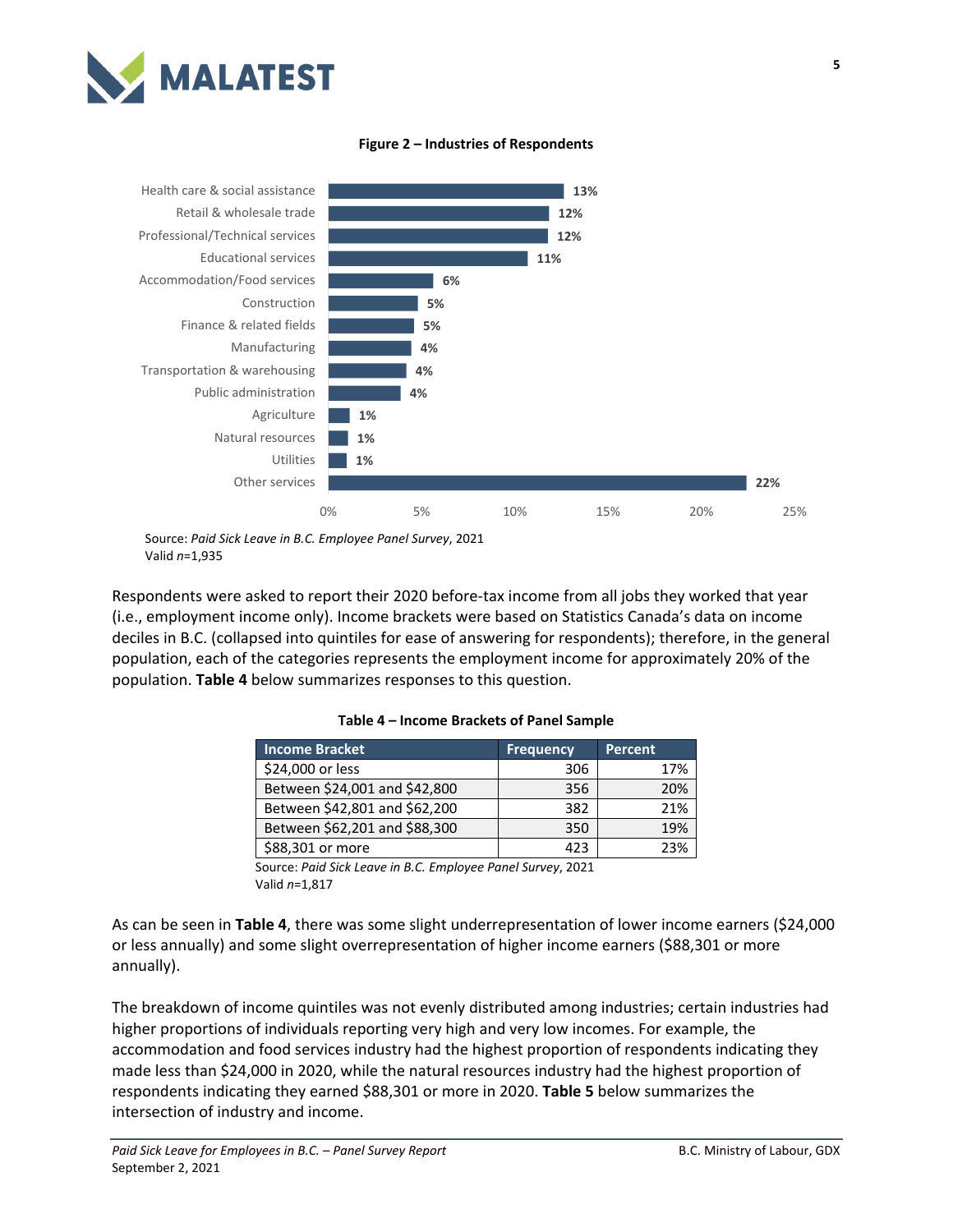

|                                 | \$24,000 or | <b>Between</b><br>\$24,001 and | <b>Between</b><br>\$42,801 and | <b>Between</b><br>\$62,201 and | \$88,301 or |
|---------------------------------|-------------|--------------------------------|--------------------------------|--------------------------------|-------------|
| <b>Industry / Sector Group</b>  | <b>less</b> | \$42,800                       | \$62,200                       | \$88,300                       | more        |
| Accommodation / Food services   | 34%         | 27%                            | 21%                            | 7%                             | 11%         |
| Agriculture                     | 14%         | 5%                             | 27%                            | 41%                            | 14%         |
| Construction                    | 13%         | 13%                            | 22%                            | 22%                            | 30%         |
| <b>Educational services</b>     | 11%         | 22%                            | 20%                            | 19%                            | 27%         |
| Finance & related fields        | 2%          | 16%                            | 30%                            | 22%                            | 31%         |
| Health care & social assistance | 15%         | 21%                            | 23%                            | 21%                            | 19%         |
| Manufacturing                   | 2%          | 16%                            | 18%                            | 34%                            | 30%         |
| <b>Natural resources</b>        | 10%         | 10%                            | 10%                            | 25%                            | 45%         |
| Professional/Technical services | 7%          | 12%                            | 18%                            | 25%                            | 37%         |
| <b>Public administration</b>    | 4%          | 6%                             | 32%                            | 31%                            | 26%         |
| Retail & wholesale trade        | 23%         | 24%                            | 19%                            | 15%                            | 19%         |
| Transportation & warehousing    | 13%         | 18%                            | 31%                            | 18%                            | 21%         |
| Utilities                       | 0%          | 28%                            | 17%                            | 33%                            | 22%         |
| <b>Other services</b>           | 30%         | 24%                            | 18%                            | 12%                            | 16%         |
| <b>Overall</b>                  | 17%         | 20%                            | 21%                            | 19%                            | 23%         |

#### **Table 5 – Income Brackets by Reported Industry**

Source: *Paid Sick Leave in B.C. Employee Panel Survey*, 2021 Valid *n*=1,817

Approximately one-half of respondents (50%) worked for large-sized employers (i.e., more than 100 employees). A further 17% worked for medium-sized employers (i.e., 51 to 100 employees) while 28% reported working for small-sized employers (i.e., 50 or fewer employees). Six percent of respondents reported they were not sure how to categorize the size of their employer.

Slightly more than one-half of respondents (58%) reported working for a private-sector employer, while 28% worked for a public-sector employer. Seven percent of respondents reported that they worked for a non-profit employer, and seven percent reported being unsure of how to categorize their employer's general sector.

Slightly less than one-third of respondents (30%) reported that they were covered by a union contract, while 64% said they were not and 5% were unsure.

## <span id="page-9-0"></span>**Current State of Paid Sick Leave in B.C.**

#### <span id="page-9-1"></span>*Incidence of Paid Sick Leave*

Despite being required by recent legislation, only approximately one-half of survey respondents reported that they had paid sick leave for COVID-19 related issues, similar to the proportion of respondents who reported having non-COVID-related sick leave.

There were no significant differences by gender with regard to entitlement to paid sick leave. Public sector employees were significantly more likely than private or non-profit sector employees to have access to paid sick leave (76% compared to 50% and 54%, respectively), as were employees who were covered by a union contract compared to non-union employees (75% compared to 48%).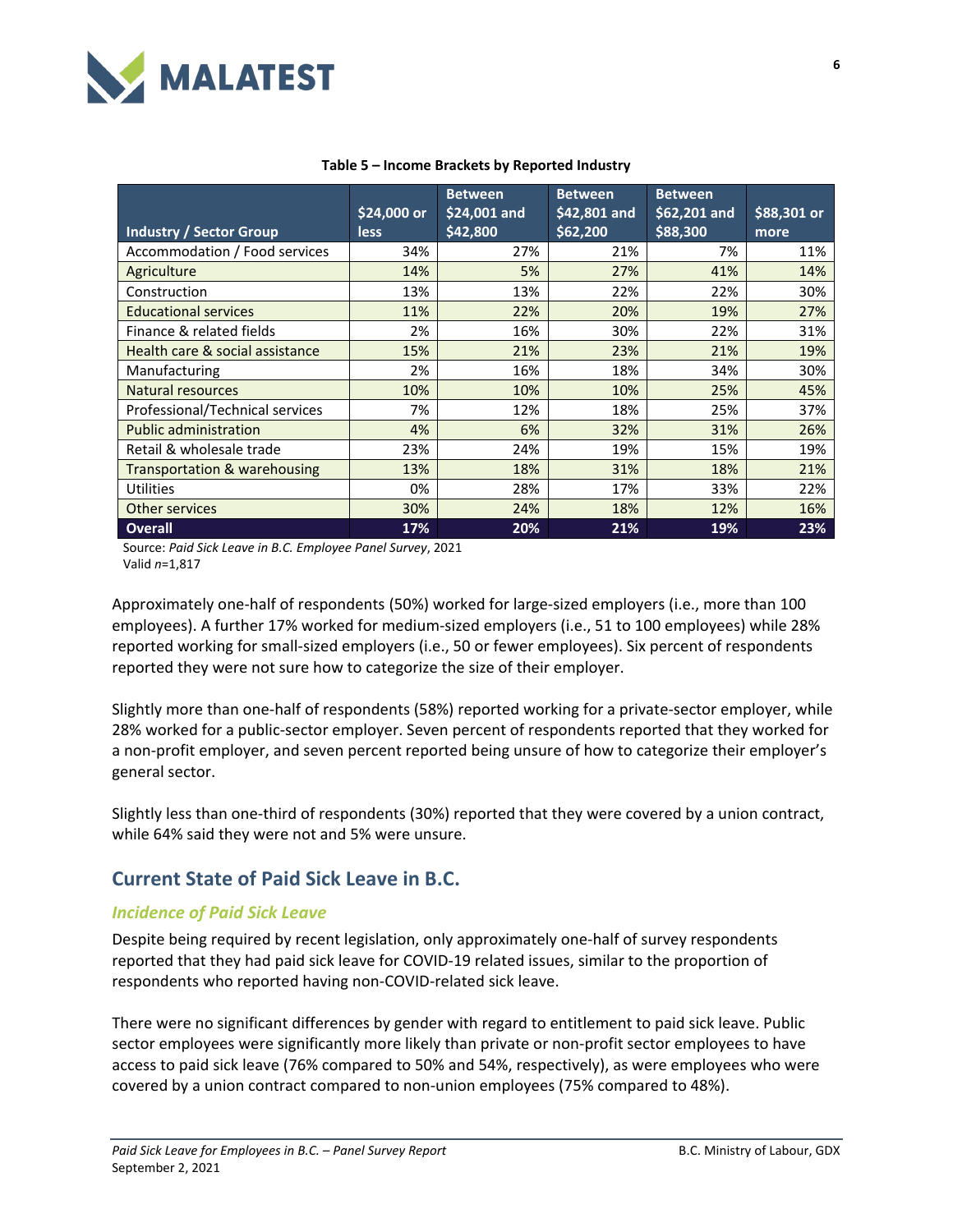

60%

# **Figure 3 – Entitlement to Paid Sick Leave**



Source: *Paid Sick Leave in B.C. Employee Panel Survey*, 2021 Valid *n*=1,922 for COVID leave, 1,921 for general leave

As highlighted in **Figure 4,** considering all respondents who reported on the availability of paid sick leave at their workplaces, nearly half (49%) reported they had no paid sick leave. Approximately one-third of respondents (30%) had access to six or more days of paid sick leave, while approximately one in five had access to between one and five days of paid sick leave.





Source: *Paid Sick Leave in B.C. Employee Panel Survey*, 2021 Valid *n*=1,679. Excludes those who were unsure as to their sick leave status.

Public sector and non-profit sector employees were significantly more likely than private sector employees to report having annual entitlement of 10 days or more of paid sick leave (45% and 24% compared to 7%, respectively). Similarly, unionized employees were significantly more likely to have annual entitlement of 10 days or more of paid sick leave (36% compared to 10%).

Unsurprisingly, the proportion of workers who reported having paid sick leave, as well as those who had six or more days of such leave, varied considerably by industry. For example, as highlighted in **Figure 5** below, employees who worked in public administration, utilities, and educational services reported much higher incidence of having paid sick leave and having six or more days of such leave. In contrast,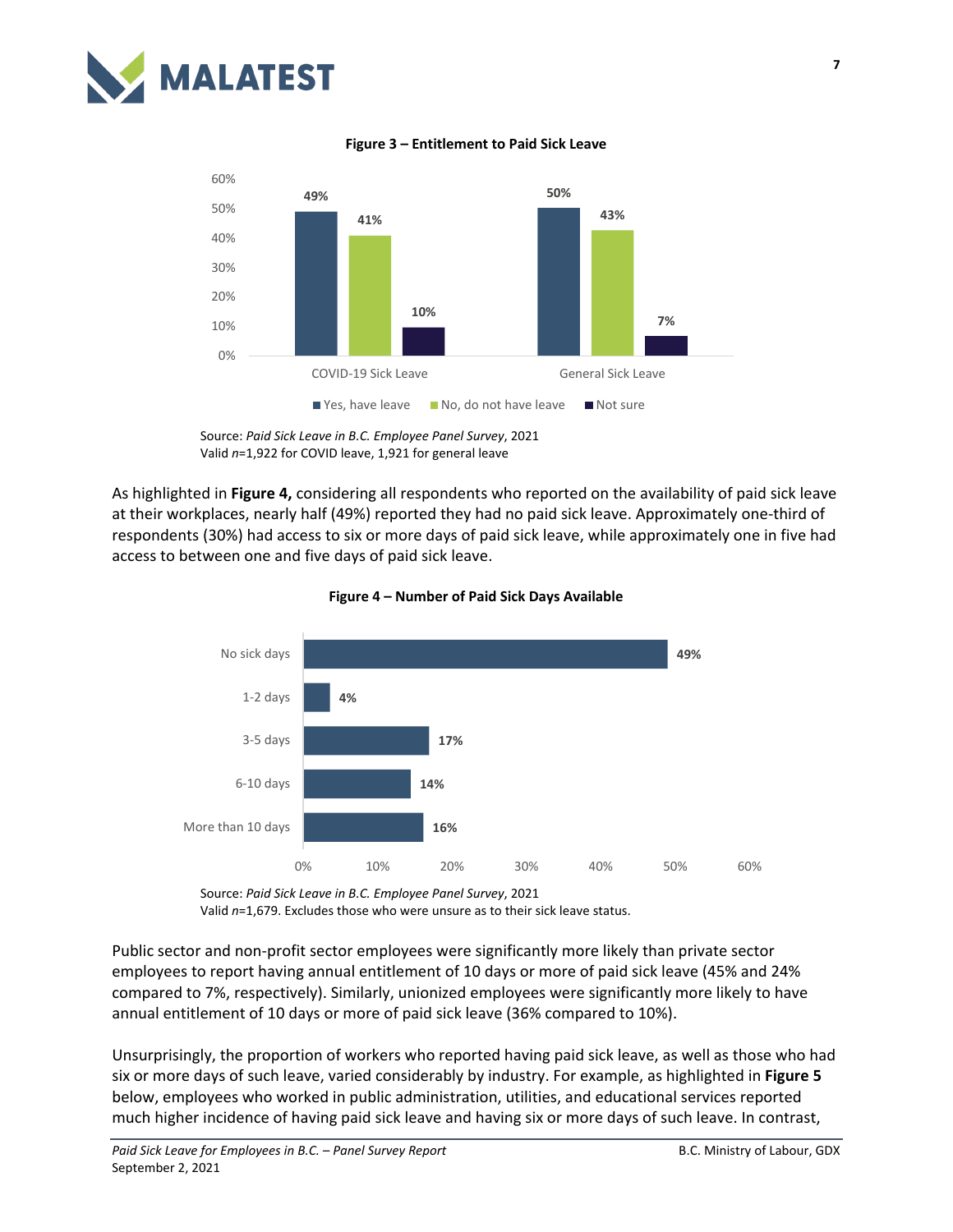

workers in accommodation and food services, construction, and agriculture reported much lower levels of paid sick leave, and six or more days of such leave.



**Figure 5 – Paid Sick Leave Coverage, by Industry**

Source: *Paid Sick Leave in B.C. Employee Panel Survey*, 2021

Valid *n*s vary by industry. Excludes those who were unsure as to their sick leave status.

A more detailed breakdown of paid sick leave days, by industry, is provided below in **Table 6**.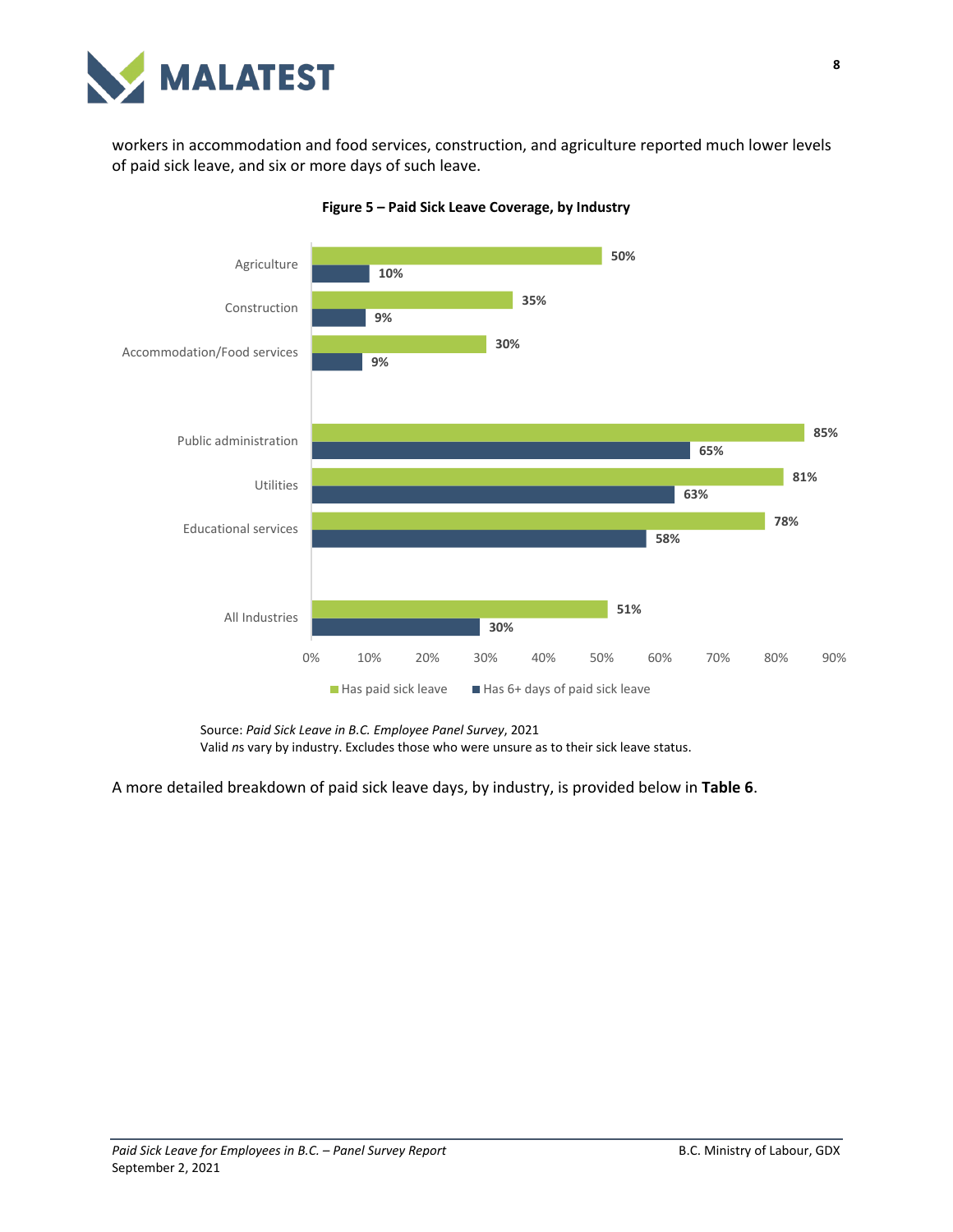

| <b>Industry</b>                 | 0 days | 1-2 days | $3-5$ days | $6 - 10$<br>days | <b>More than</b><br>10 days | Has paid sick<br>leave, NOS* |
|---------------------------------|--------|----------|------------|------------------|-----------------------------|------------------------------|
| Accommodation/Food services     | 67%    | 6%       | 13%        | 5%               | 4%                          | 5%                           |
| Agriculture                     | 49%    | 10%      | 28%        | 6%               | 6%                          | 0%                           |
| Construction                    | 68%    | 2%       | 16%        | 7%               | 2%                          | 5%                           |
| <b>Educational services</b>     | 21%    | 1%       | 10%        | 19%              | 38%                         | 11%                          |
| Finance & related fields        | 22%    | 4%       | 28%        | 23%              | 14%                         | 9%                           |
| Health care & social assistance | 37%    | 3%       | 9%         | 17%              | 25%                         | 10%                          |
| Manufacturing                   | 32%    | 3%       | 38%        | 18%              | 5%                          | 3%                           |
| <b>Natural resources</b>        | 36%    | 0%       | 20%        | 24%              | 4%                          | 16%                          |
| Professional/Technical services | 41%    | 3%       | 20%        | 17%              | 14%                         | 4%                           |
| <b>Public administration</b>    | 16%    | 0%       | 6%         | 17%              | 47%                         | 14%                          |
| Retail & wholesale trade        | 57%    | 5%       | 19%        | 12%              | 3%                          | 4%                           |
| Transportation & warehousing    | 60%    | 6%       | 18%        | 9%               | 3%                          | 4%                           |
| <b>Utilities</b>                | 21%    | 0%       | 16%        | 17%              | 42%                         | 4%                           |
| Other services                  | 62%    | 4%       | 12%        | 8%               | 10%                         | 4%                           |

#### **Table 6 – Paid Sick Day Entitlements, by Industry**

Source: *Paid Sick Leave in B.C. Employee Panel Survey*, 2021

Valid *n*=1,791

\*This column represents respondents who indicated they do have access to paid sick leave, but declined to respond to the question about how many days of paid leave, specifically, they are entitled to.

Finally, responses on paid sick day entitlements were examined by reported income level. Respondents with the lowest income levels were more likely to report having no paid sick day entitlements, while respondents with higher incomes were more likely to report having access to paid sick days, *and* to report having access to a greater number of sick days. **Table 7** below summarizes these breakdowns.

| <b>Income Quintile</b>        | 0 days | 1-2 davs | 3-5 days | $6 - 10$<br>days | More than<br>10 days | Has sick leave,<br>$NOS*$ |
|-------------------------------|--------|----------|----------|------------------|----------------------|---------------------------|
|                               |        |          |          |                  |                      |                           |
| \$24,000 or less              | 82%    | 4%       | 7%       | 2%               | 2%                   | 2%                        |
| Between \$24,001 and \$42,800 | 60%    | 4%       | 13%      | 10%              | 7%                   | 6%                        |
| Between \$42,801 and \$62,200 | 37%    | 3%       | 21%      | 17%              | 16%                  | 6%                        |
| Between \$62,201 and \$88,300 | 30%    | 4%       | 20%      | 20%              | 20%                  | 5%                        |
| \$88,301 or more              | 31%    | 2%       | 17%      | 17%              | 26%                  | 7%                        |

#### **Table 7 – Paid Sick Day Entitlements, by Income Quintile**

Source: *Paid Sick Leave in B.C. Employee Panel Survey*, 2021

Valid *n*=1,695

\*This column represents respondents who indicated they do have access to paid sick leave, but declined to respond to the question about how many days of paid leave, specifically, they are entitled to.

#### <span id="page-12-0"></span>*Details of Paid Sick Leave*

Among respondents with access to paid sick days, the large majority (86%) reported that they received full pay for every paid sick day; only 10% reported getting partial pay for all sick days, and 4% reported getting full pay for some sick days, and partial pay for other sick days. $3$ 

<span id="page-12-1"></span><sup>&</sup>lt;sup>3</sup> Given the very small number of individuals reporting full pay for some sick days and partial pay for others (n=37), we have not reported on the breakdown of this pay in this report.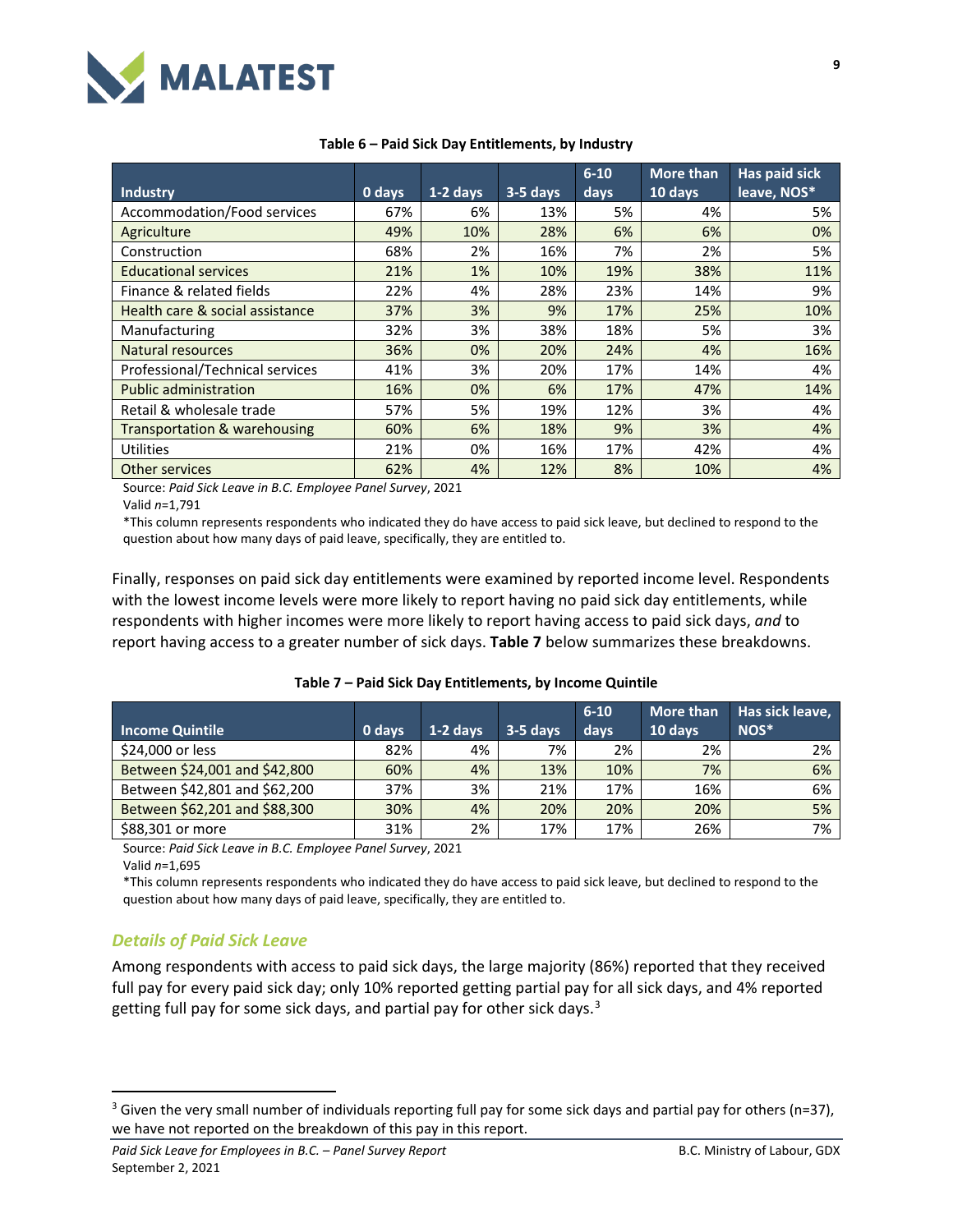

Of the survey respondents with entitlement to paid sick leave, more than one third (38%) reported being able to carry their unused sick days over to the next year. Of those who can carry over their sick days (n=322), more than three quarters (77%) reported being able to roll over all unused sick days, while the remainder could roll over only a portion. Public sector employees were significantly more likely than private sector employees to be able to roll over unused sick days (53% compared to 21%), and to be able to roll over all of their unused sick days rather than just a portion (80% compared to 59%). Unionized employees were more likely than non-unionized employees to be able to roll over unused sick days (60% compared to 14%), however there was no significant difference in the ability to roll over all, or just a portion, of days.

A minority of all respondents with entitlement to paid sick leave (22%) reported being able to have their unused paid sick days paid out at the end of their employment or work contract. Unionized employees were significantly more likely than non-union employees to have access to this benefit (32% compared to 9%).

## <span id="page-13-0"></span>**Need for Paid Sick Leave in B.C.**

#### <span id="page-13-1"></span>*Incidence of Illness Among Workers*

The large majority of survey respondents (87%) reported that, in a typical year, they are too sick to work five or fewer days per year. A further 9% reported they felt too sick to work between six and ten days per year, and 4% felt too sick to work for more than ten days per year. **Figure 6** below illustrates responses to this question.





Source: *Paid Sick Leave in B.C. Employee Panel Survey*, 2021 Valid *n*=1,911

There were significant differences by gender in terms of how frequently they felt too sick to work, with men being more likely than women to report that they never feel too sick to work in a typical year (27% compared to 23%).

Respondents were asked how many days they typically miss work in a year due to being sick (whether paid or unpaid). While the responses closely reflect the number of days that respondents felt too sick to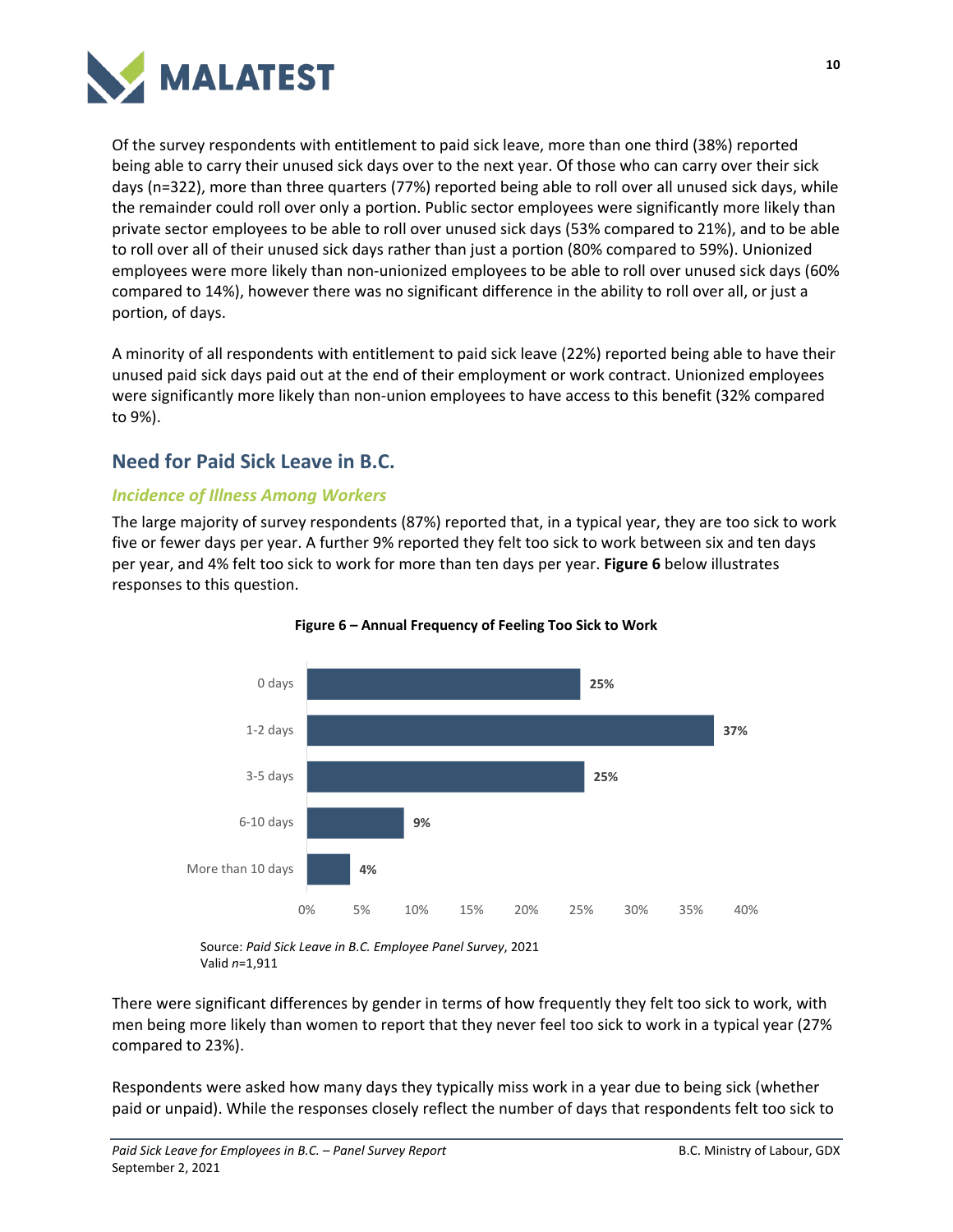

work, there is some discrepancy. For example, as shown in **Figure 6** above, 25% reported never feeling too sick to work, but 29% reported never missing work due to illness, suggesting that 4% of respondents *always* go into work when they feel sick.





There were similar gender discrepancies in reported rates of missing work due to illness. Men were significantly more likely than women to report missing no days of work due to illness (32% compared to 27%), while women were significantly more likely to report missing more than 10 days of work due to illness (4% compared to 2%).

Unsurprisingly, respondents who reported having no access to paid sick leave were significantly more likely than those with sick leave to report missing no days of work due to illness. Workers without sick leave were also significantly less likely to report missing between one and five days of work. Please refer to **Figure 8** below.

Source: *Paid Sick Leave in B.C. Employee Panel Survey*, 2021 Valid *n*=1,906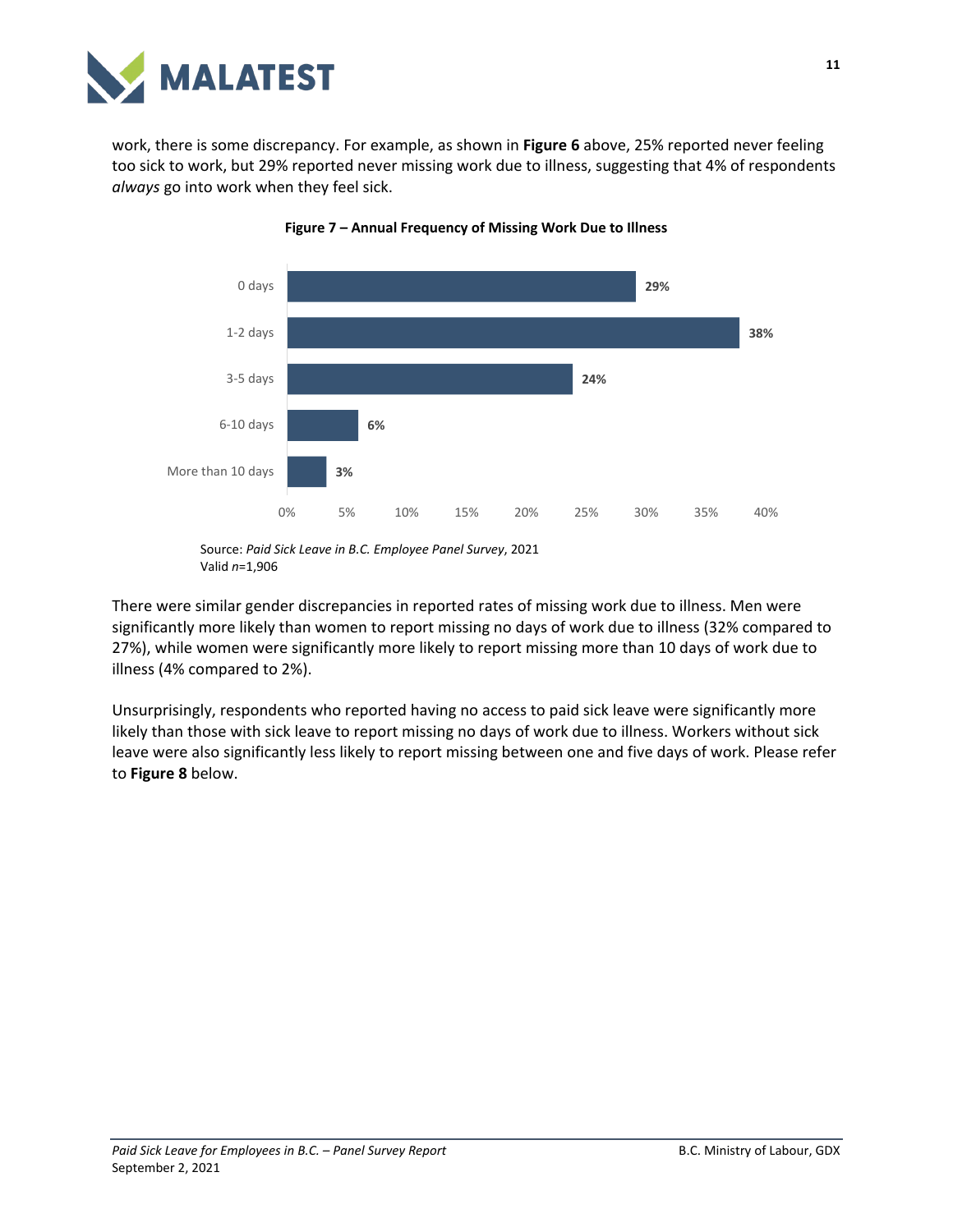

## **11% 71% 18% 9% 54% 37%** 0% 10% 20% 30% 40% 50% 60% 70% 80% More than 6 days 1-5 days 0 days  $\Box$  Do not have paid sick leave  $\Box$  Have paid sick leave



Valid *n*=1,751. Total *n* is lower than overall completions due to exclusion of "don't know" responses to access to paid sick leave.

Among those respondents with paid sick leave, slightly more than one in five (21%) reported regularly using all their paid sick days in a year, while the remaining 79% reported that they did not typically use all the sick days they were entitled to each year. Private sector employees were significantly more likely to report using all their paid sick days each year (28% compared to 13% of public sector employees and 11% of non-profit employees), however this may be an artifact of having fewer sick days than these other groups; this should not be interpreted to mean that private sector employees take more sick days than those in other sectors.

#### <span id="page-15-0"></span>*Typical Behaviour when Sick*

As noted in **Figure 7** above, approximately 71% of workers in B.C. miss at least one day of work per year due to illness, suggesting that workers are practicing good hygiene and staying home when sick at least some of the time. However, sick days (whether paid or unpaid) may not cover the entirety of their illness or injury recovery period, potentially creating a dilemma for workers (both with and without access to paid sick leave): either work while sick, or forego needed pay.

When people are feeling sick but do not have paid sick days available (i.e., they either have no paid sick leave, or have exhausted their available paid sick leave), the most common behaviour is to go into work anyways (41% reported doing this), followed by staying home from work and losing pay (23% reported doing this). **Figure 9** below illustrates responses to this question.

Source: *Paid Sick Leave in B.C. Employee Panel Survey*, 2021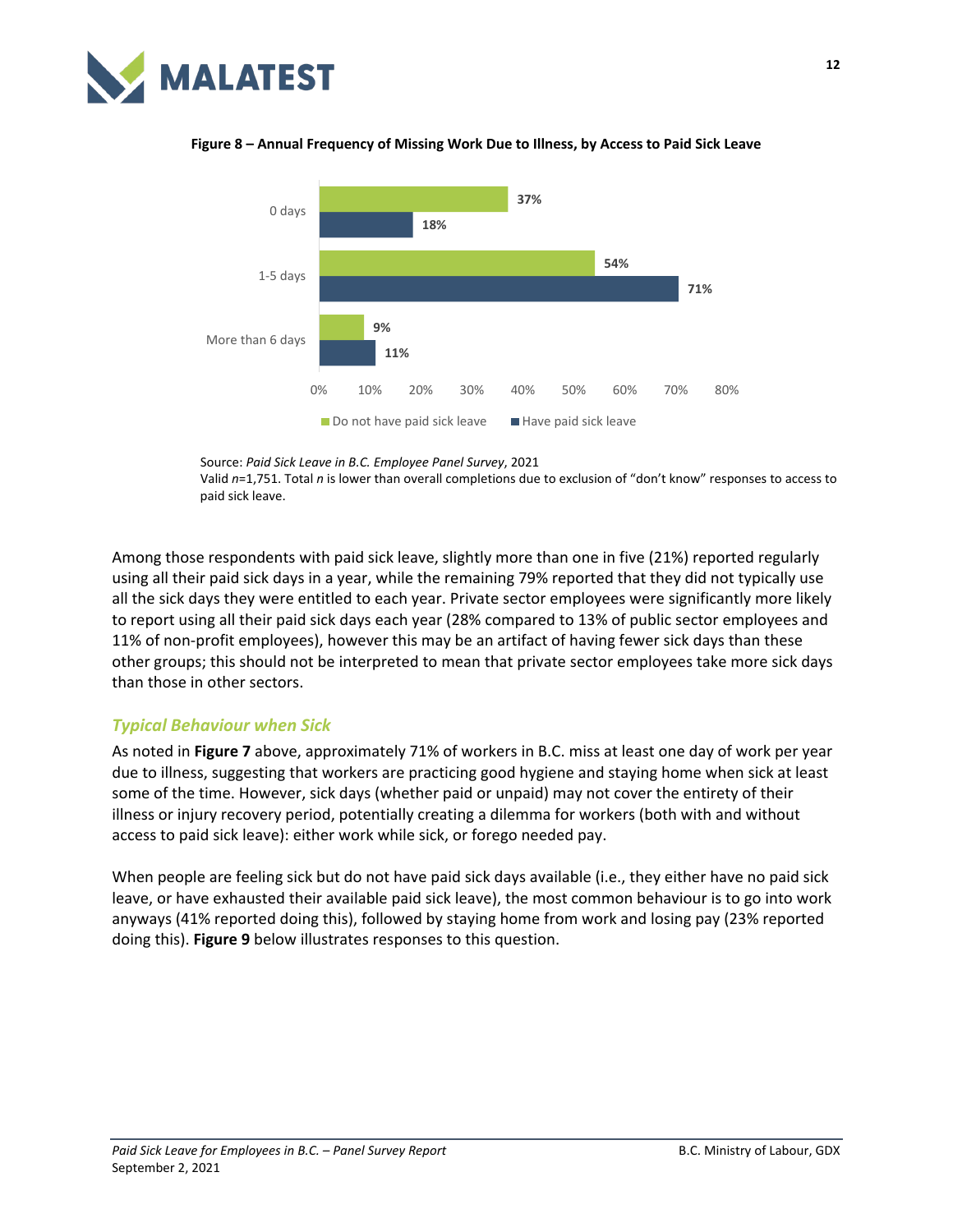



#### **Figure 9 – Behaviour when Sick with No Paid Days Available**

Source: *Paid Sick Leave in B.C. Employee Panel Survey*, 2021 Valid *n*=1,905

Among respondents who indicated "other" options, the most common responses involved tapping into other sources of pay to cover their lost work time, such as banked hours, vacation time, or short-term disability pay.

More than three-quarters of respondents to this survey reported working at least one day per year while sick, in a typical year. Further, approximately one-half of respondents worked more than three days per year while feeling sick (please refer to **Figure 10** below).



**Figure 10 – Frequency of Working While Sick**

Source: *Paid Sick Leave in B.C. Employee Panel Survey*, 2021 Valid *n*=1,906

Gender differences also existed in working while sick. Men were significantly more likely to report never working while sick in a typical year (26% compared to 21%), while women were significantly more likely to report working while sick ten or more days per year (13% compared to 9%).

Reflective of the discrepancies in missing work due to illness, respondents with access to paid sick leave were significantly less likely to report never working while sick in a typical year, compared to those without paid sick leave. Please see **Figure 11** below.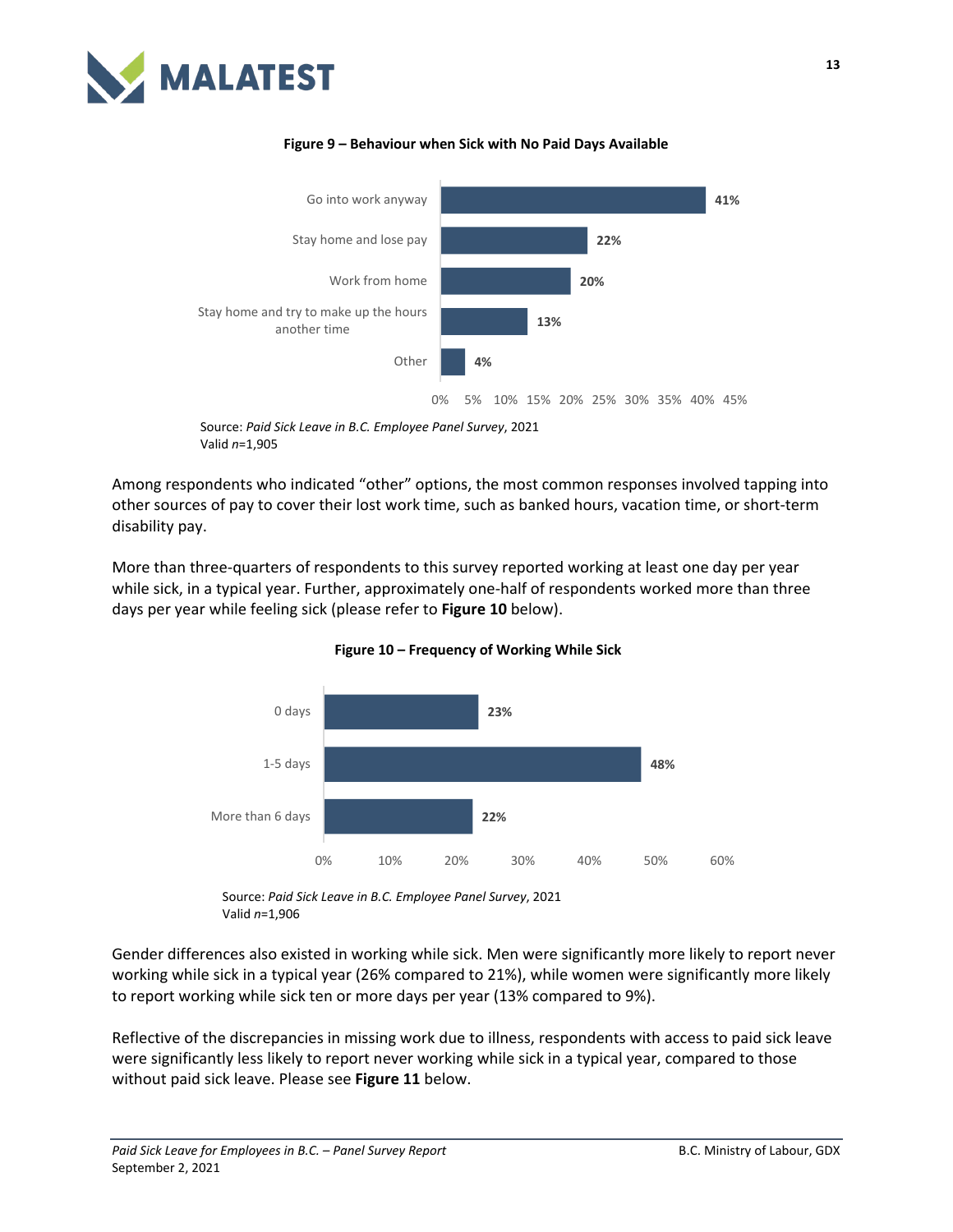



**Figure 11 – Frequency of Working While Sick, by Access to Paid Sick Leave**

More than two-thirds of all survey respondents (71%) reported that they had ever returned to work before being fully recovered from an illness. Interestingly, respondents *without* paid sick leave were significantly less likely to have ever done this (70% compared to 75%, respectively). This may reflect differing workplace cultures regarding how "recovered" is considered, or may be a result of workers without paid sick leave being less likely to take time off for illness in the first place.

#### <span id="page-17-0"></span>*Reasons People Work when Sick*

Respondents reported a variety of reasons for working even while sick, with multiple pressures often playing a role in their decision to work while sick. Slightly less than one-half of all respondents endorsed three main reasons for working while sick: meeting work demands (44%), not being too sick to work (43%), and needing the pay (42%).





Source: *Paid Sick Leave in B.C. Employee Panel Survey*, 2021 Valid *n*=1,906

Source: *Paid Sick Leave in B.C. Employee Panel Survey*, 2021 Valid *n*=1,904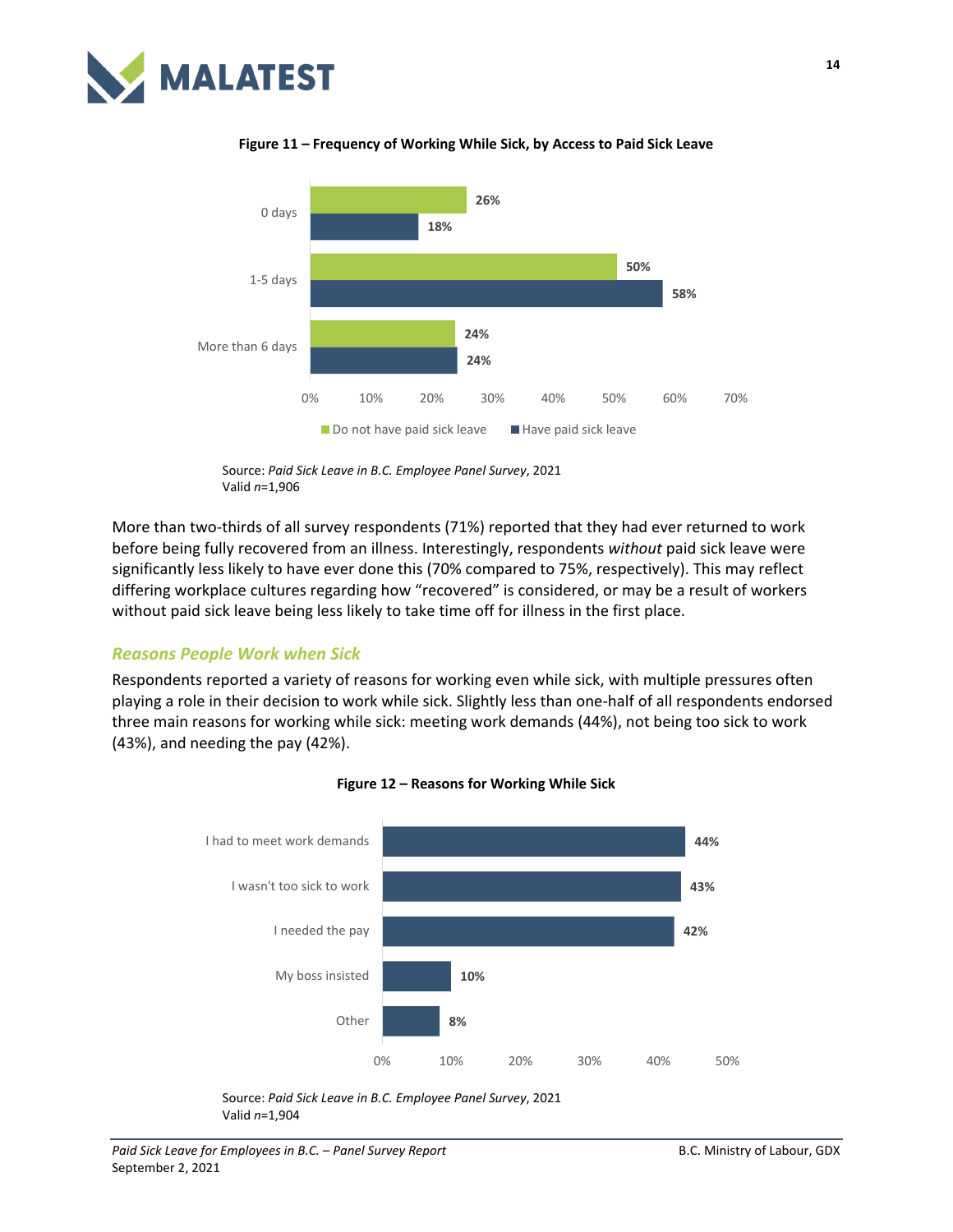

Respondents who reported having access to paid sick leave were significantly more likely to be motivated by work demands, and feeling like they weren't too sick to work, than respondents without sick pay. In contrast, respondents without access to paid sick leave were significantly more likely to report working because they needed the pay.



#### **Figure 12 – Reasons for Working While Sick, by Access to Sick Leave**

Source: *Paid Sick Leave in B.C. Employee Panel Survey*, 2021 Valid *n*=1,748. Excludes those who were unsure as to their sick leave status. Note totals add to more than 100% due to multiple response.

Among respondents who reported "other" reasons for working while sick, common themes identified in open-ended comments included:

- Workplace social or cultural expectations and pressures;
- Being responsible for securing one's own shift coverage, which can be challenging or impossible;
- Fearing reprisals at work for taking a sick day, whether reprisals were formal or informal; and
- Personal reasons, such as being bored or wanting to work.

#### <span id="page-18-0"></span>*Options for Staying Home when Sick*

Overall, less than one-half of respondents (40%) reported having the option to work from home when sick at least some of the time. Unsurprisingly, those without access to paid sick leave were significantly less likely to be able to work from home when sick (69% said this was not an option for them, compared to 49% of workers with paid sick leave).

Survey respondents who reported having access to paid sick leave were asked how they feel about the coverage their policies currently offer. More than three-quarters of respondents (78%) reported feeling that their sick leave policy offers them enough pay to stay home when sick, and a similar proportion (77%) felt that overall their workplace offered them enough options to choose to stay home when sick.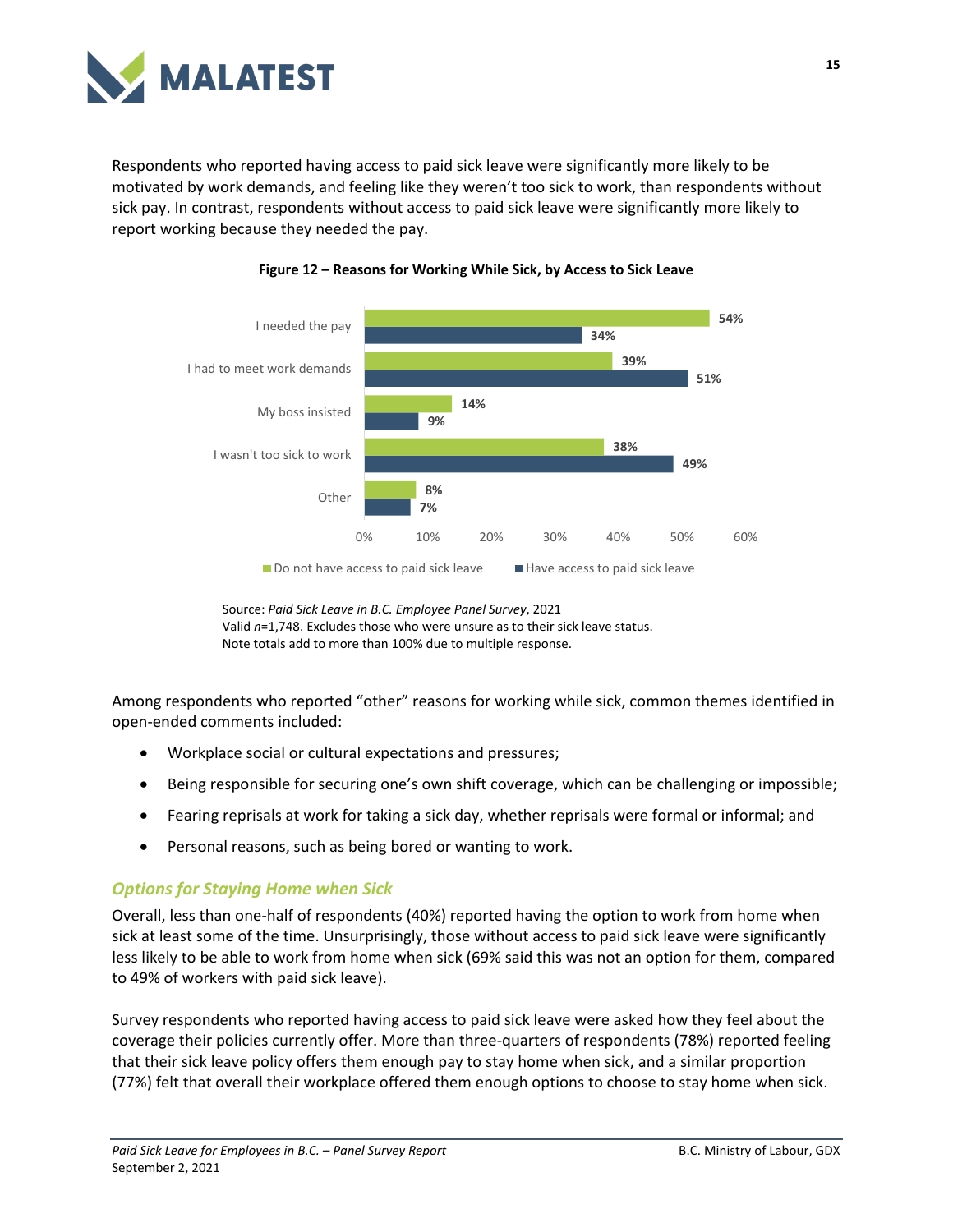

There were significant differences by length of paid sick leave on both of these issues, with a clear linear relationship between length of leave and overall satisfaction with leave. Please refer to **Figure 13** below for an illustration.



**Figure 13 – Satisfaction with Paid Sick Leave Coverage, by Length of Paid Sick Leave**

Overall, have sufficient options to stay home when sick

Source: *Paid Sick Leave in B.C. Employee Panel Survey*, 2021 Valid *n*=773 for the 'enough pay' item; *n*=780 for the 'sufficient options' item